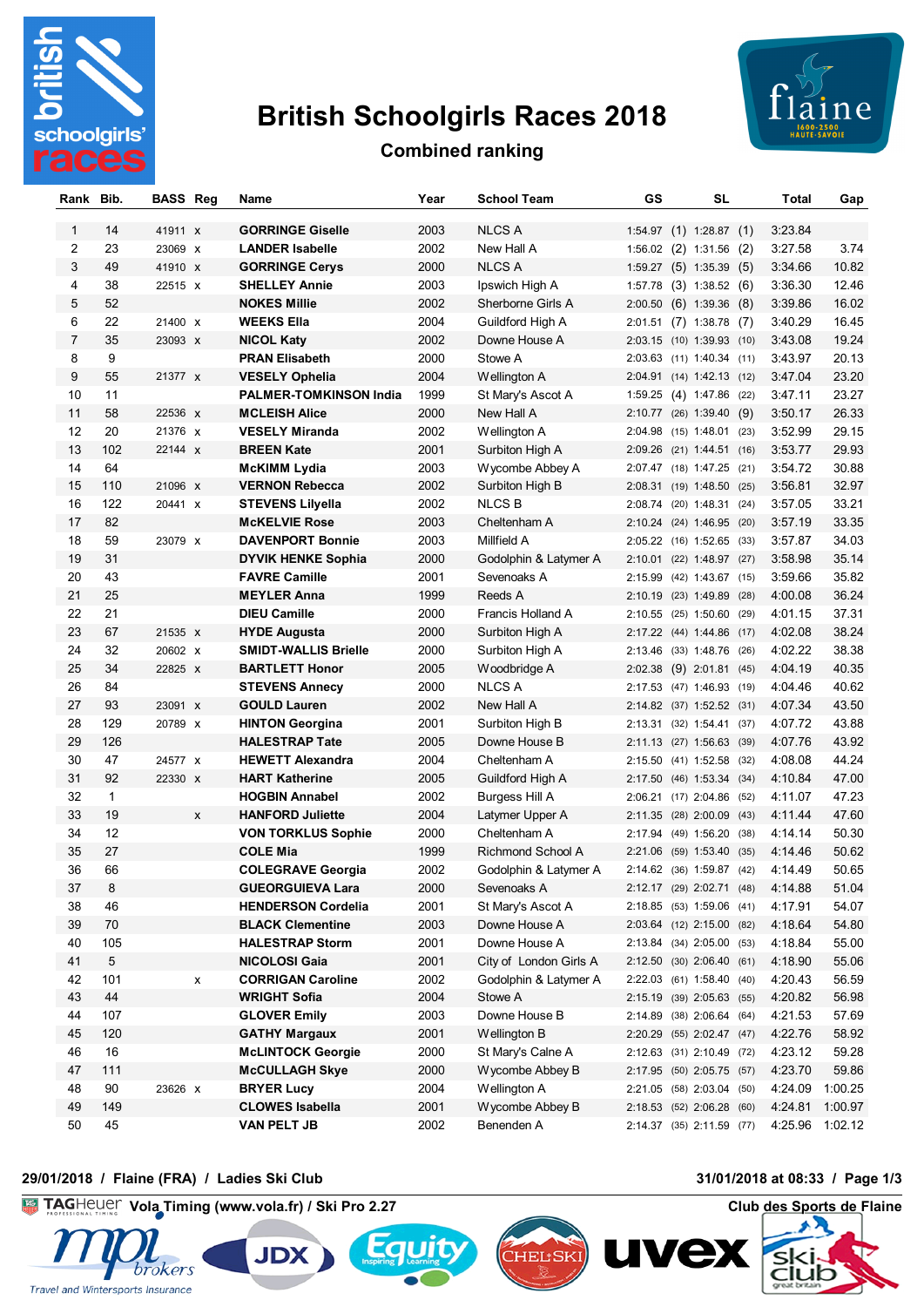### **British Schoolgirls Races 2018 Combined ranking**

| Rank Bib. |                | <b>BASS Reg</b> |   | Name                             | Year | <b>School Team</b>       | GS | SL                          | Total   | Gap             |
|-----------|----------------|-----------------|---|----------------------------------|------|--------------------------|----|-----------------------------|---------|-----------------|
| 51        | 143            |                 |   | <b>HOSKING Olivia</b>            | 2003 | Guildford High B         |    | 2:18.88 (54) 2:07.62 (66)   |         | 4:26.50 1:02.66 |
| 52        | 138            |                 |   | <b>FILATOVA Sonya</b>            | 2004 | Cheltenham B             |    | 2:21.25 (60) 2:05.70 (56)   | 4:26.95 | 1:03.11         |
| 53        | 39             | 21741 X         |   | <b>BEINHOCKER Anna</b>           | 2004 | South Hampstead High A   |    | 2:22.40 (62) 2:06.77 (65)   | 4:29.17 | 1:05.33         |
| 54        | 130            |                 |   | <b>BAROUDEL Felicite</b>         | 2004 | Wycombe Abbey B          |    | 2:18.47 (51) 2:11.07 (74)   | 4:29.54 | 1:05.70         |
| 55        | 78             |                 |   | <b>VON BOETTICHER Margaretha</b> | 2000 | Sevenoaks A              |    | 2:23.77 (64) 2:05.92 (58)   | 4:29.69 | 1:05.85         |
| 56        | 86             |                 |   | <b>IVERSEN Isabella</b>          | 2001 | St Mary's Calne A        |    | 2:25.62 (73) 2:06.25 (59)   | 4:31.87 | 1:08.03         |
| 57        | 94             | 24187 x         |   | <b>HOSKINGS EIIa</b>             | 2000 | Millfield A              |    | 2:29.74 (83) 2:03.04 (50)   | 4:32.78 | 1:08.94         |
| 58        | 85             |                 |   | <b>REEVES Georgie</b>            | 2003 | Moreton Hall A           |    |                             |         | 4:33.57 1:09.73 |
| 59        | 89             |                 |   |                                  | 2004 |                          |    | 2:31.46 (89) 2:02.11 (46)   | 4:34.10 | 1:10.26         |
| 60        | 80             |                 |   | <b>LUCENET Ruby</b>              |      | Latymer Upper A          |    | 2:24.41 (67) 2:09.69 (68)   |         |                 |
|           |                |                 |   | <b>BEDFORD Ella</b>              | 2001 | Benenden A               |    | 2:24.81 (68) 2:09.65 (67)   | 4:34.46 | 1:10.62         |
| 61        | 162            |                 | X | <b>LUPTON Freya</b>              | 2001 | Guildford High B         |    | 2:29.68 (82) 2:06.44 (62)   |         | 4:36.12 1:12.28 |
| 62        | 60             |                 | X | <b>FRYERS Charlotte</b>          | 1999 | Reeds A                  |    | 2:25.40 (72) 2:11.41 (76)   | 4:36.81 | 1:12.97         |
| 63        | 87             |                 |   | <b>MINCHIN Sophie</b>            | 2003 | Sherborne Girls A        |    | 2:30.86 (85) 2:06.60 (63)   | 4:37.46 | 1:13.62         |
| 64        | 148            |                 | x | <b>RENDELL Callie</b>            | 2000 | Surbiton High B          |    | 2:35.26 (95) 2:02.78 (49)   |         | 4:38.04 1:14.20 |
| 65        | 99             |                 |   | <b>ROGERS Mia</b>                | 2002 | Wycombe Abbey A          |    | 2:15.24 (40) 2:23.35 (103)  | 4:38.59 | 1:14.75         |
| 66        | 18             |                 |   | <b>BENZ Anna</b>                 | 2001 | Wimbledon High A         |    | 2:27.78 (75) 2:10.89 (73)   |         | 4:38.67 1:14.83 |
| 67        | 145            |                 |   | <b>MCDOUGALL Tilly</b>           | 2003 | Downe House B            |    | 2:24.94 (70) 2:14.16 (80)   | 4:39.10 | 1:15.26         |
| 68        | 137            |                 |   | <b>FIORE Ilaria</b>              | 2003 | St Mary's Ascot B        |    | 2:29.51 (81) 2:10.11 (70)   |         | 4:39.62 1:15.78 |
| 69        | $\overline{7}$ |                 |   | <b>TROMANS Alex</b>              | 2001 | Heathfield A             |    | 2:24.94 (70) 2:14.84 (81)   | 4:39.78 | 1:15.94         |
| 70        | 160            |                 |   | <b>DAFFY Schuyler</b>            | 2004 | <b>NLCSB</b>             |    | 2:29.25 (79) 2:11.28 (75)   | 4:40.53 | 1:16.69         |
| 71        | 56             |                 |   | <b>BOEHM Annabel</b>             | 2000 | Francis Holland A        |    | 2:24.14 (65) 2:17.63 (87)   |         | 4:41.77 1:17.93 |
| 72        | 28             | 23029 X         |   | <b>AGUSTDOTTIR Maria</b>         | 2003 | Tudor Hall A             |    | 2:20.76 (56) 2:21.43 (99)   | 4:42.19 | 1:18.35         |
| 73        | 73             | 23800 x         |   | <b>SHELLEY Madeline</b>          | 2002 | Ipswich High A           |    | 2:24.27 (66) 2:18.02 (90)   | 4:42.29 | 1:18.45         |
| 74        | 144            |                 |   | <b>FENTON Ella</b>               | 2001 | St Mary's Calne B        |    | 2:31.11 (86) 2:12.60 (78)   | 4:43.71 | 1:19.87         |
| 75        | 76             |                 |   | <b>ROSS Sophie</b>               | 2001 | St Georges Ascot A       |    | 2:35.76 (97) 2:10.24 (71)   | 4:46.00 | 1:22.16         |
| 76        | 140            |                 |   | <b>NICOLOSI Valentina</b>        | 2004 | City of London Girls B   |    | 2:29.11 (78) 2:17.86 (89)   |         | 4:46.97 1:23.13 |
| 77        | 156            |                 |   | <b>FIORE Estella</b>             | 2005 | St Mary's Ascot B        |    | 2:28.04 (76) 2:19.26 (94)   | 4:47.30 | 1:23.46         |
| 78        | 53             |                 |   | <b>BENTON Sophia</b>             | 2001 | Wimbledon High A         |    | 2:33.03 (92) 2:17.61 (86)   |         | 4:50.64 1:26.80 |
| 79        | 106            |                 |   | <b>MALLISON Sophie</b>           | 2001 | St Mary's Calne B        |    | 2:33.54 (93) 2:20.43 (97)   |         | 4:53.97 1:30.13 |
| 80        | 79             |                 |   | <b>WALDUCK Lucy</b>              | 2003 | Stowe A                  |    | 2:36.17 (98) 2:18.07 (92)   | 4:54.24 | 1:30.40         |
| 81        | 109            |                 |   | <b>CLACHER Nell</b>              | 2004 | Moreton Hall B           |    | 2:37.00 (99) 2:18.77 (93)   |         | 4:55.77 1:31.93 |
| 82        | 97             |                 |   | <b>BUSHELL Isobel</b>            | 2001 | <b>Richmond School A</b> |    | 2:40.48 (107) 2:15.40 (83)  | 4:55.88 | 1:32.04         |
| 83        | 95             |                 |   | <b>OHAYON Molly</b>              | 2000 | Reeds A                  |    | 2:41.66 (110) 2:15.46 (84)  |         | 4:57.12 1:33.28 |
| 84        | 98             |                 |   | <b>MEHRA Riva</b>                | 2002 | Tudor Hall A             |    | 2:31.20 (88) 2:28.13 (109)  | 4:59.33 | 1:35.49         |
| 85        | 114            |                 |   | <b>BURGOYNE Alexandra</b>        | 2004 | Heathfield B             |    | 2:37.49 (101) 2:22.21 (101) | 4:59.70 | 1:35.86         |
| 86        | 100            |                 |   | <b>PORTER Emma</b>               | 2003 | Glenalmond A             |    | 2:41.04 (108) 2:19.48 (95)  | 5:00.52 | 1:36.68         |
| 87        | 68             |                 |   | <b>MURPHY Jemma</b>              | 2000 | Hurst College A          |    | 2:20.91 (57) 2:42.99 (123)  |         | 5:03.90 1:40.06 |
| 88        | 139            |                 |   | <b>THOMAS Liberty</b>            | 2000 | Wellington B             |    | 2:41.90 (111) 2:22.42 (102) |         | 5:04.32 1:40.48 |
| 89        | 117            |                 |   | <b>BROOKS Lsobel</b>             | 2005 | Richmond School B        |    | 2:47.21 (115) 2:20.15 (96)  |         | 5:07.36 1:43.52 |
| 90        | 136            |                 |   | <b>RILEY Emily</b>               | 2004 | Richmond School B        |    | 2:47.38 (117) 2:20.83 (98)  |         | 5:08.21 1:44.37 |
| 91        | 112            |                 |   | <b>HENNIKER-GOTLEY Francesca</b> | 2000 | Francis Holland B        |    | 2:47.27 (116) 2:23.36 (104) |         | 5:10.63 1:46.79 |
| 92        | 127            |                 |   | <b>TYLER Alice</b>               | 2003 | Ipswich High B           |    | 2:37.29 (100) 2:35.18 (116) |         | 5:12.47 1:48.63 |
| 93        | 42             |                 |   | <b>MAVROLEON Carolina</b>        | 2003 | Heathfield A             |    | 2:39.80 (106) 2:33.69 (113) |         | 5:13.49 1:49.65 |
| 94        | 125            |                 |   | <b>SAGE Cosima</b>               | 2001 | St Mary's Calne B        |    | 2:47.81 (118) 2:25.95 (106) |         | 5:13.76 1:49.92 |
| 95        | 113            |                 |   | <b>BILLINGE Iona</b>             | 2003 | Glenalmond B             |    | 2:37.79 (103) 2:36.31 (117) |         | 5:14.10 1:50.26 |
| 96        | 159            |                 |   | <b>WAINE Louisa</b>              | 2002 | City of London Girls B   |    | 2:50.07 (121) 2:29.56 (111) |         | 5:19.63 1:55.79 |
| 97        | 155            |                 |   | <b>FRANKLAND Olivia</b>          | 2004 | Richmond School B        |    | 2:44.81 (114) 2:35.02 (115) |         | 5:19.83 1:55.99 |
| 98        | 135            |                 |   | <b>MORRISON Harriet</b>          | 2004 | Tudor Hall B             |    | 2:53.69 (125) 2:26.99 (107) | 5:20.68 | 1:56.84         |
| 99        | 40             |                 |   | <b>GORDON Rosa</b>               | 2002 |                          |    |                             |         |                 |
|           |                |                 |   |                                  |      | City of London Girls A   |    | 2:39.53 (105) 2:44.41 (124) |         | 5:23.94 2:00.10 |
| 100       | 151            |                 |   | <b>MCCARTHY Amy</b>              | 2004 | Glenalmond B             |    | 2:49.74 (120) 2:40.25 (121) |         | 5:29.99 2:06.15 |
| 101       | 128            |                 |   | <b>LEES-JONES Lara</b>           | 2003 | Moreton Hall B           |    | 2:54.63 (126) 2:37.07 (118) |         | 5:31.70 2:07.86 |
| 102       | 83             |                 |   | <b>FAYE Pernille</b>             | 2002 | St Swithuns A            |    | 2:51.63 (123) 2:40.28 (122) | 5:31.91 | 2:08.07         |
| 103       | 62             |                 |   | <b>SPEAKMAN Hannah</b>           | 2001 | Richmond School A        |    | 2:43.12 (112) 2:52.13 (129) |         | 5:35.25 2:11.41 |
| 104       | 150            |                 |   | <b>LOUIS Josephine</b>           | 2004 | Francis Holland B        |    | 2:51.37 (122) 2:44.69 (125) |         | 5:36.06 2:12.22 |
| 105       | 74             |                 |   | <b>TORREBLANCA Julia</b>         | 2004 | South Hampstead High A   |    | 2:59.67 (129) 2:37.66 (120) |         | 5:37.33 2:13.49 |
| 106       | 77             |                 |   | <b>MACAY Lucia</b>               | 2000 | Heathfield A             |    | 3:05.64 (130) 2:32.37 (112) | 5:38.01 | 2:14.17         |
| 107       | 132            |                 |   | <b>CAMERON Grace</b>             | 2004 | Glenalmond B             |    | 2:53.07 (124) 2:56.74 (134) |         | 5:49.81 2:25.97 |
| 108       | 131            |                 |   | <b>BENNETT Heather</b>           | 2001 | Francis Holland B        |    | 2:56.62 (127) 2:55.28 (132) |         | 5:51.90 2:28.06 |
| 109       | 152            |                 |   | <b>SEVERN Kiki</b>               | 2002 | Heathfield B             |    | 3:07.76 (131) 2:48.84 (127) |         | 5:56.60 2:32.76 |
| 110       | 123            |                 |   | <b>GREEN Isabel</b>              | 2005 | St Swithuns B            |    | 3:08.05 (132) 2:51.03 (128) |         | 5:59.08 2:35.24 |
| 111       | 153            |                 |   | <b>FAHID Roxanna</b>             | 2004 | Godolphin & Latymer B    |    | 3:17.84 (135) 2:47.78 (126) |         | 6:05.62 2:41.78 |